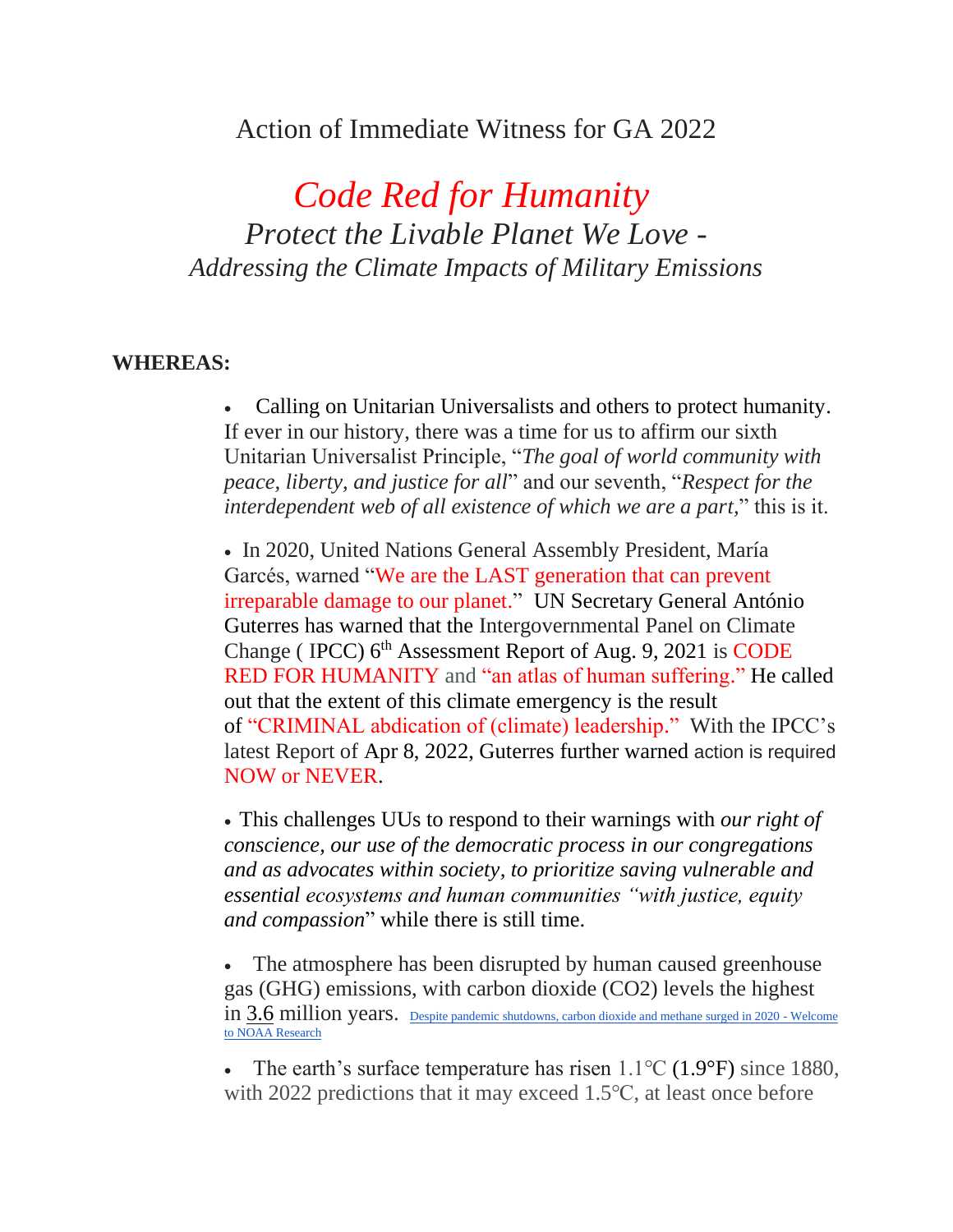2026, requiring unprecedented and urgent action to avoid [irreversible](https://www.bing.com/videos/search?q=irreversible+and+unthinkable+climate+impacts&docid=608013708359317312&mid=68D45E840C3358987D3D68D45E840C3358987D3D&view=detail&FORM=VIRE&msclkid=abc1d458b4db11ec8fc1fedb92587e56) global warming. [World of Change: Global Temperatures \(nasa.gov\);](https://earthobservatory.nasa.gov/world-of-change/decadaltemp.php?msclkid=2f11f85bc5bf11ecaadfd02288cf43af) [Climate change: Global warming may exceed 1.5 degrees Celsius in at least one of the](https://www.cbsnews.com/news/climate-change-global-warming-1-5-degrees-celsius/)  [next five years -](https://www.cbsnews.com/news/climate-change-global-warming-1-5-degrees-celsius/) CBS News

• Many of the changes observed are unprecedented in thousands, if not hundreds of thousands of years, and some of the changes already set in motion – such as continued sea level rise – are already deemed irreversible over hundreds to thousands of years. Climate change widespread, rapid, [and intensifying –](https://www.ipcc.ch/2021/08/09/ar6-wg1-20210809-pr/?msclkid=1fe0a58fc5c011ec8ba9b9f8aa1bc4a5) IPCC — IPCC

• There are now more than 3 billion people now at risk as a result of climate change,

The US Department of Defense (DoD) is the world's largest institutional user of fossil fuels and consequently, also the world's largest institutional contributor of GHG emissions.

• Global military emissions, *including war impacts*, are estimated to be [6%](https://www.sgr.org.uk/resources/carbon-boot-print-military-0?msclkid=105f21bcb50211eca9ae5a0d35f24f99) of total annual GHG emissions according to Scientists for Global Responsibility (SGR), making militarism a critically important, but little recognized, driver of climate change.

• According to research from the World Research Institute, the United States bears responsibility for 29% of the world's largest cummulative greenhouse gases.

• And for the first time, NATO's Secretary General Jens Stoltenberg is calling for mapping military emissions across the Alliance as a way of reducing them.

• Scientists deem the Nationally Determined Contributions (NDC) of the United States to be critically insufficient and is falling far [short](https://climateactiontracker.org/blog/what-do-governments-need-to-deliver-in-2022/?msclkid=d10822b2b47f11ecb281fca5bb7071bd) of a fair meeting the 1.5℃ goal. Yet these emissions are [not](https://www.popsci.com/environment/military-greenhouse-gas-emissions-data/?msclkid=e07522d8b51511ec8484a8a75f82315a)  [included or delineated](https://www.popsci.com/environment/military-greenhouse-gas-emissions-data/?msclkid=e07522d8b51511ec8484a8a75f82315a) as part of our NDC or in our annual GHG reporting to the United Nations Framework Convention on Climate Change (UNFCCC),

• In the face of our responsibilities as citizens of the offending nation whose actions have greatly contributed to immediate and future threats of climate impacts, we affirm our ever- greater acceptance of one another and encourage spiritual growth in our congregations as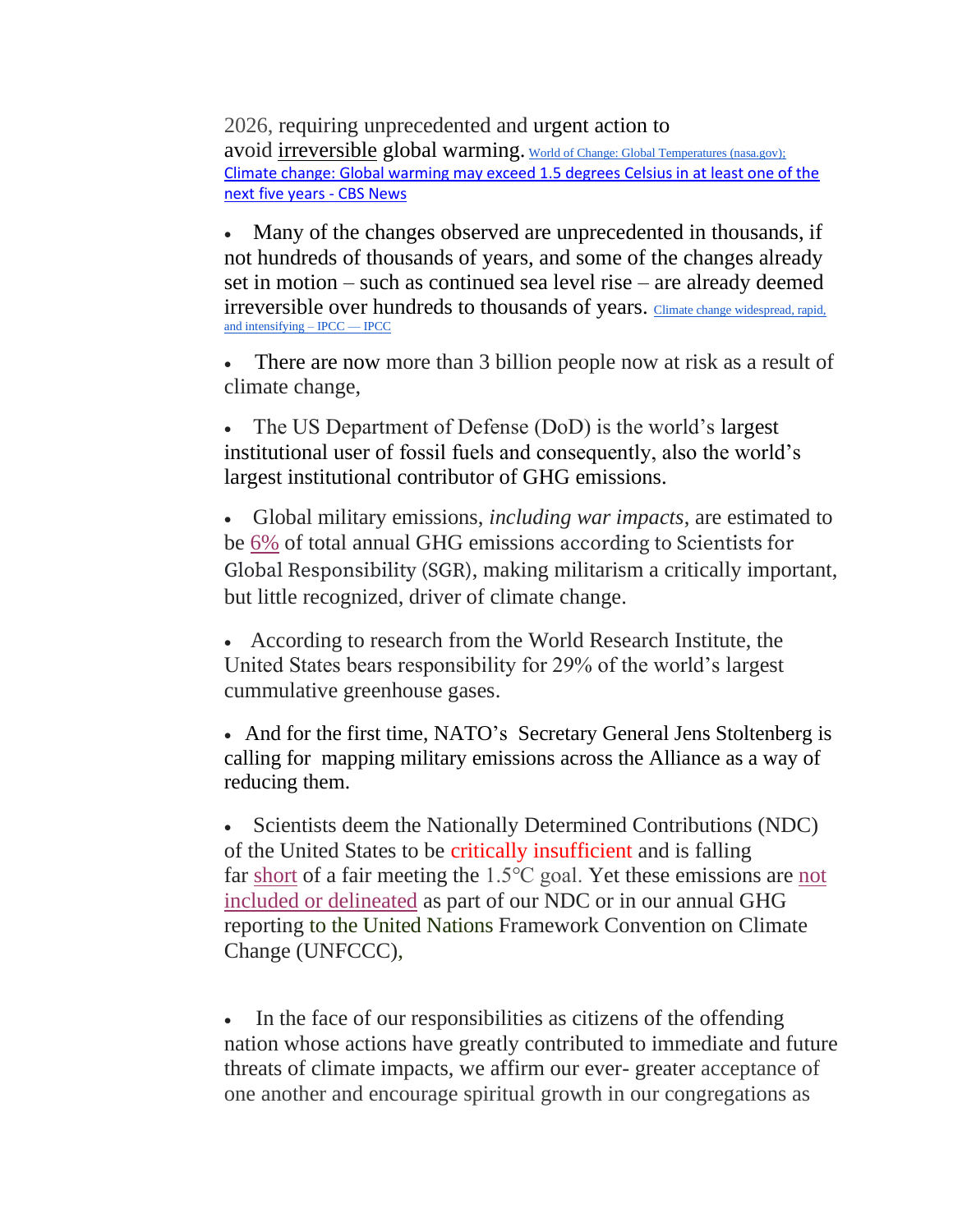we call for accountability and appropriate action by our government and its leaders.

• People around the globe are already being displaced from their homes by the effects of the climate crisis, and instead of providing complementary protection, governments are responding with militarized approaches that further the exclusion of displaced people and increase the climate effects of military emissions. The U.S. government has been a leading contributor to both the historic carbon emissions and the specifically military factors that are fueling the climate crisis. This includes the history of U.S. militarism in the Pacific (such as nuclear testing) that harmed communities who are now on the front lines of climate impacts, as well as the pattern of U.S. foreign policy backing militarized regimes in the Global South that are committing human rights violations that exacerbate climate displacement

• A survivable climate is a necessary foundation for a viable and just economy to support many UU social justice goals.

**THEREFORE, BE IT RESOLVED,** that the 2022 UUA General Assembly, its member congregations, and individual Unitarian Universalists take immediate action to:

> • Recognize that militarism and war are major obstacles to meeting the 1.5°C goal of the Paris Accords requiring urgent united action to meet livable climate goals.

- Invite our member congregations and ministries to organize moments in worship and religious education to support Climate Justice including cultivating actions and advocacy to reduce the overall environmental impact of all military activities.
- Urge Members of Congress (MOC) to support legislation that reduces emission impacts and particularly those of the Department of Defense (DoD.

Ask the US Administration and Congress to show international leadership by calling for the United States to specify all DoD emissions in our annual GHG reporting in the UN Framework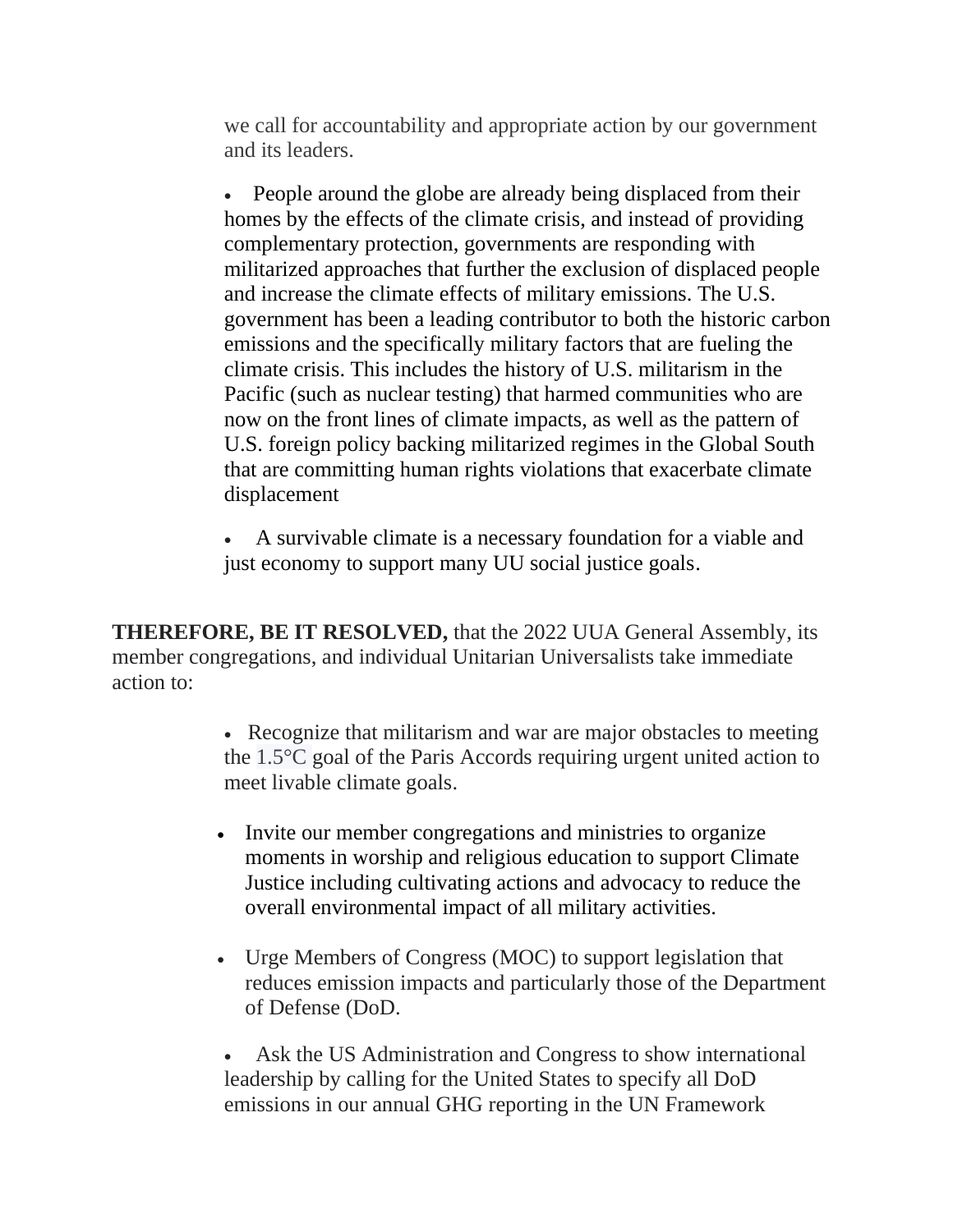Convention of Climate Change (UNFCCC) and to include and delineate them, along with reduction targets as part of our Nationally Determined Contributions.

• Request that UU at the UN support the above actions as well as work to strengthen and broaden the UN's military emissions protocols.

• We ask the Unitarian Universalists for a Just Economic Community, the Unitarian Universalists for Social Justice, the Unitarian Universalist Ministry for Earth, and other national Unitarian Universalist networks to unify and provide ethical and moral leadership for supporting this Action of Immediate Witness on behalf of peace and diplomacy and towards maintaining a livable planet for the benefit of all.

# **A few reference materials**:

## **United Nations**

**United Nations Framework on Convention of Climate Change Sixth Assessment Reports**: [https://unfccc.int/topics/science/workstreams/cooperation-with-the-ipcc/the-sixth-assessment-report-of](https://unfccc.int/topics/science/workstreams/cooperation-with-the-ipcc/the-sixth-assessment-report-of-the-ipcc)[the-ipcc](https://unfccc.int/topics/science/workstreams/cooperation-with-the-ipcc/the-sixth-assessment-report-of-the-ipcc)

# **INSTITUTE ON POLICY STUDIES**:

*NO WARMING, NO WAR: HOW MILITARISM FUELS THE CLIMATE CRISIS — AND VICE VERSA* [HTTPS://IPS-DC.ORG/CLIMATE-MILITARISM-](https://ips-dc.org/climate-militarism-)PRIMER/#:~:TEXT=MILITARISM%20AND%20CLIMATE%20JUSTICE%20ARE%20FUNDAMEN

TALLY%20AT%20ODDS.,MILITARIZATION%20TO%20UPHOLD%20ITS%20OPERATIONS%20 AROUND%20THE%20GLOBE

# **CONFLICT AND ENVIRONEMENT OBSERVATORY**:

- 1) *The military's contribution to climate change.* <https://ceobs.org/the-militarys-contribution-to-climate-change/>
- 2) *Did NATO members just pledge to reduce their military GHG emissions?* [https://ceobs.org/did-nato-members-just-](https://ceobs.org/did-nato-members-just-pledge-to-reduce-their-military-ghg-emissions/)

[pledge-to-reduce-their-military-ghg-emissions/](https://ceobs.org/did-nato-members-just-pledge-to-reduce-their-military-ghg-emissions/)